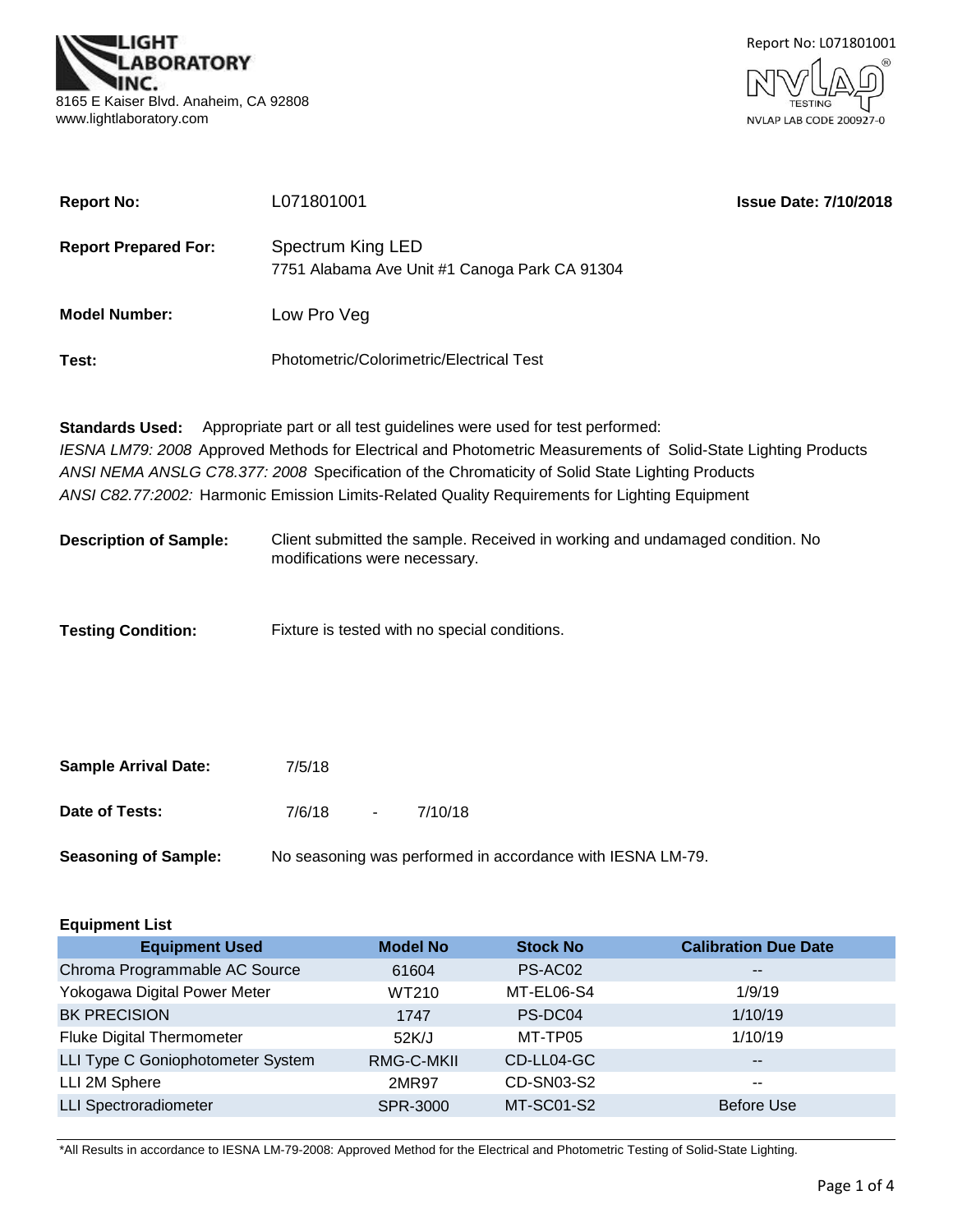**IGHT ABORATORY** NC. 8165 E Kaiser Blvd. Anaheim, CA 92808 www.lightlaboratory.com





| <b>Test Summary</b>                      |                                  |
|------------------------------------------|----------------------------------|
| <b>Manufacturer:</b>                     | Spectrum King LED                |
| <b>Model Number:</b>                     | Low Pro Veg                      |
| <b>Driver Model Number:</b>              | ERP PMB260W-1700-210 (2 DRIVERS) |
| <b>Total Lumens:</b>                     | 63070.98                         |
| Input Voltage (VAC/60Hz):                | 120.00                           |
| <b>Input Current (Amp):</b>              | 3.91                             |
| Input Power (W):                         | 466.00                           |
| <b>Input Power Factor:</b>               | 0.99                             |
| <b>Current ATHD @ 120V(%):</b>           | 10%                              |
| <b>Current ATHD @ 277V(%):</b>           | N/A                              |
| <b>Efficacy:</b>                         | 135.35                           |
| <b>Color Rendering Index (CRI):</b>      | 72                               |
| <b>Correlated Color Temperature (K):</b> | 4863                             |
| <b>Chromaticity Coordinate x:</b>        | 0.3498                           |
| <b>Chromaticity Coordinate y:</b>        | 0.3611                           |
| Ambient Temperature (°C):                | 25.0                             |
| <b>Stabilization Time (Hours):</b>       | 0:30                             |
| <b>Total Operating Time (Hours):</b>     | 1:50                             |

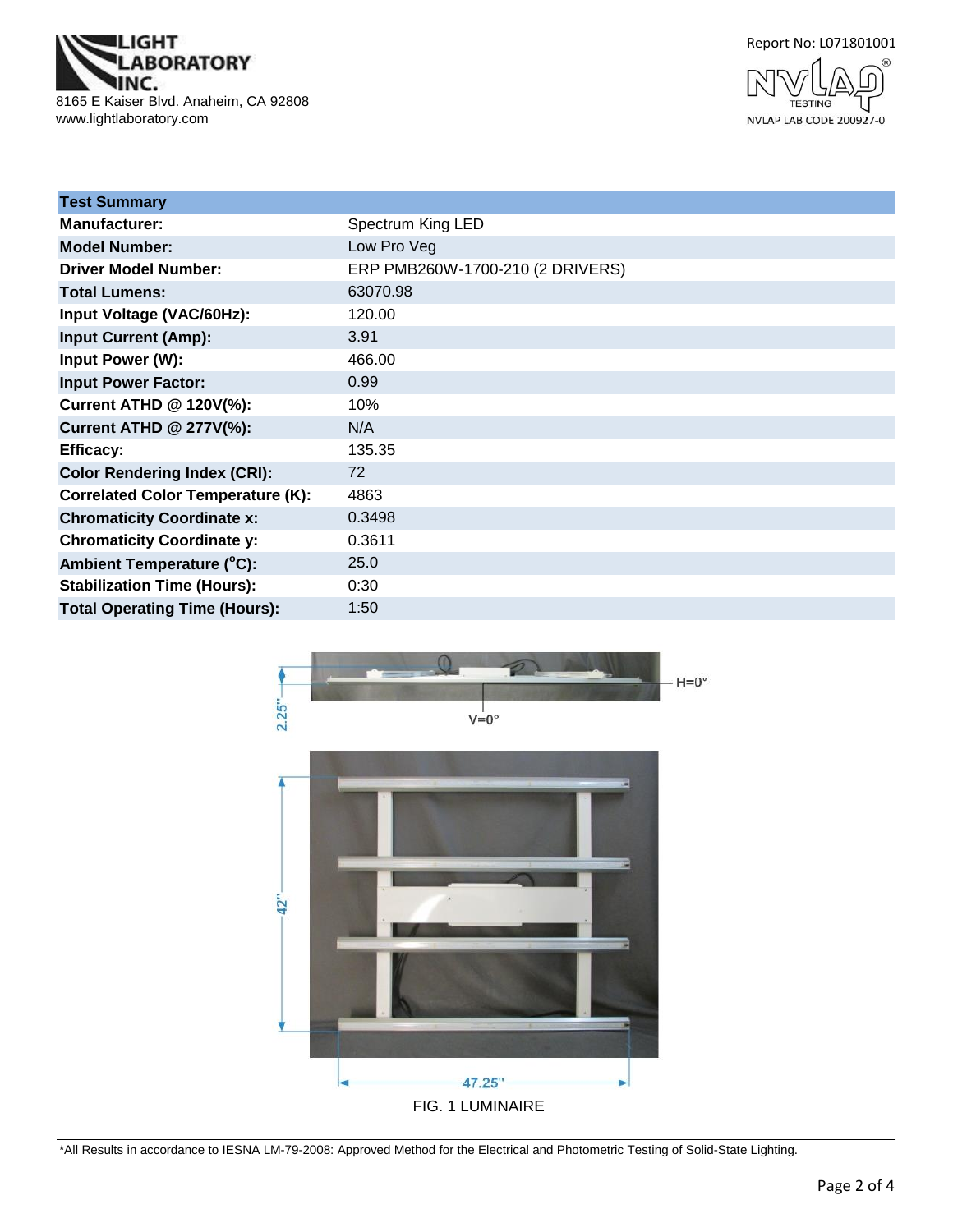



**TESTING** 

NVLAP LAB CODE 200927-0



#### **CRI & CCT**

| X               | 0.3498   |
|-----------------|----------|
| y               | 0.3611   |
| u'              | 0.2109   |
| ${\bf v}'$      | 0.4899   |
| <b>CRI</b>      | 72.40    |
| <b>CCT</b>      | 4863     |
| Duv             | 0.00287  |
| <b>R</b> Values |          |
| R1              | 70.01    |
| R <sub>2</sub>  | 77.28    |
| R3              | 81.22    |
| R4              | 72.44    |
| R5              | 69.13    |
| R <sub>6</sub>  | 67.04    |
| R7              | 83.04    |
| R8              | 58.83    |
| R9              | $-22.93$ |
| <b>R10</b>      | 44.33    |
| <b>R11</b>      | 67.54    |
| <b>R12</b>      | 36.67    |
| <b>R13</b>      | 71.02    |
| <b>R14</b>      | 88.85    |

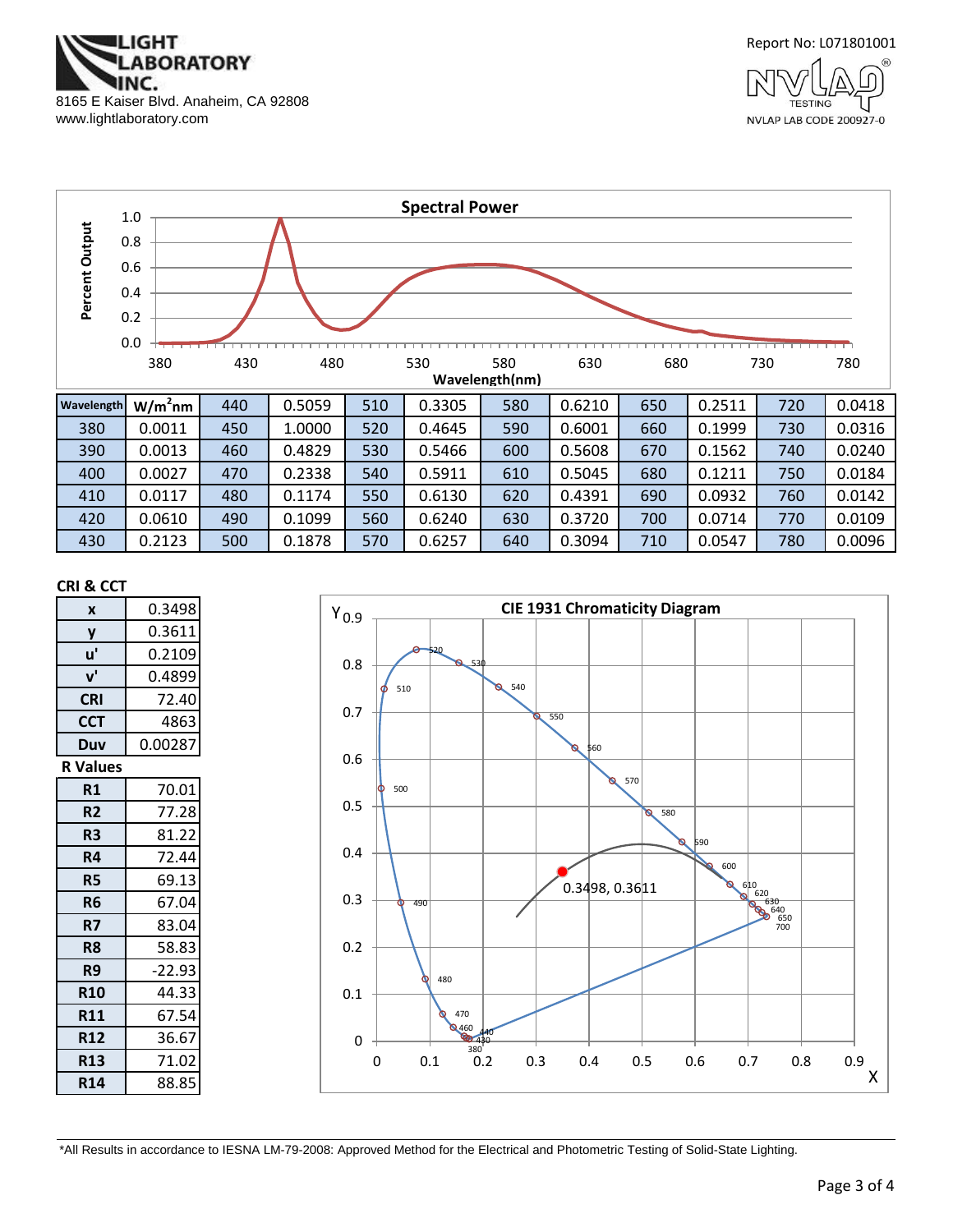



#### **Test Methods**

#### **Photometric Measurements - Goniophotometer**

A Custom Light Laboratory Type C Rotating Mirror Goniophotometer was used to measure candelas(intensity) at each angle of distribution as defined by IESNA for the appropriate fixture type.

Ambient temperature is set to 25°C and is measured from the center of the fixture, within 1ft from the outside of the fixture. Temperature is maintained at  $25^{\circ}$ C throughout the testing process and the sample is stabilized for at least 30mins and longer as necessary for the sample to achieve stabilization.

Electrical measurements are measured using the listed equipment.

#### **Spectral Measurements - Integrating Sphere**

A Sensing Spectroradiometer SPR-3000, in conjunction with Light Laboratory 2 meter integrating sphere was used to measure chromaticity coordinates, correlated color temperature(CCT) and the color rendering index(CRI) for each sample.

Ambient temperature is set to  $25^{\circ}$ C and is measured from the center of the fixture, within 1ft from the outside of the fixture. Temperature is maintained at  $25^{\circ}$ C throughout the testing process and the sample is stabilized for at least 30mins and longer as necessary for the sample to achieve stabilization.

Electrical measurements are measured using the listed equipment.

Disclaimers:

This report must not be used by the customer to claim product certification, approval or endorsement by NVLAP, NIST or any agency of Federal Government.

Report Prepared by : Joseph Shin

*\*Attached are photometric data reports. Total number of pages: 8*

Ume

Jeff Ahn Steve Kang Engineering Manager **Contract Contract Contract Contract Contract Contract Contract Contract Contract Contract Contract Contract Contract Contract Contract Contract Contract Contract Contract Contract Contract Contract Con** 

Test Report Released by: Test Report Reviewed by:

tenefras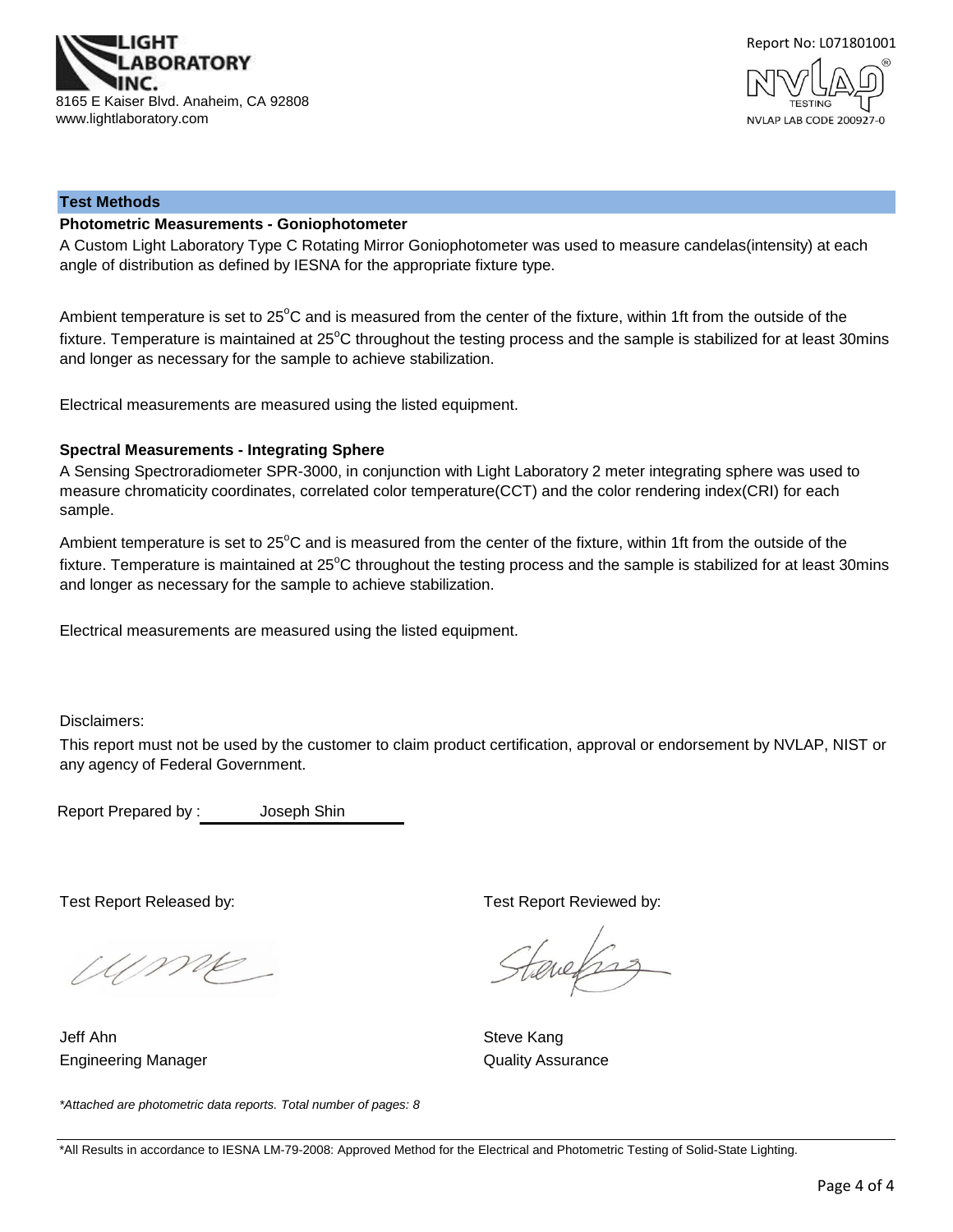

# **Photometric Test Report**

## **IES INDOOR REPORT PHOTOMETRIC FILENAME : L071801001.IES**

#### **DESCRIPTION INFORMATION (From Photometric File)**

IESNA:LM-63-2002 [TEST] L071801001 [TESTLAB] LIGHT LABORATORY, INC. (www.lightlaboratory.com) [ISSUEDATE] 7/10/2018 [MANUFAC] Spectrum King LED [LUMCAT] Low Pro Veg [LUMINAIRE] 42 x 47" Fixture [BALLASTCAT] ERP PMB260W-1700-210 (2 DRIVERS) [OTHER] INDICATING THE CANDELA VALUES ARE ABSOLUTE AND [MORE] SHOULD NOT BE FACTORED FOR DIFFERENT LAMP RATINGS. [INPUT] 120VAC, 466.0W [TEST PROCEDURE] IESNA:LM-79-08

#### **CHARACTERISTICS**

| Lumens Per Lamp                   | N.A. (absolute) |
|-----------------------------------|-----------------|
| <b>Total Lamp Lumens</b>          | N.A. (absolute) |
| Luminaire Lumens                  | 63071           |
| <b>Total Luminaire Efficiency</b> | N.A.            |
| Luminaire Efficacy Rating (LER)   | 135             |
| <b>Total Luminaire Watts</b>      | 466             |
| <b>Ballast Factor</b>             | 1.00            |
| CIE Type                          | Direct          |
| Spacing Criterion (0-180)         | 1.28            |
| Spacing Criterion (90-270)        | 1.36            |
| Spacing Criterion (Diagonal)      | 1.44            |
| <b>Basic Luminous Shape</b>       | Rectangular     |
| Luminous Length (0-180)           | $3.92$ ft       |
| Luminous Width (90-270)           | $3.42$ ft       |
| Luminous Height                   | $0.00$ ft       |
|                                   |                 |

#### **LUMINANCE DATA (cd/sq.m)**

| Angle In<br>Degrees | Average<br>$0$ -Deg | Average<br>45-Deg | Average<br>90-Deg |
|---------------------|---------------------|-------------------|-------------------|
| 45                  | 16892               | 18217             | 16740             |
| 55                  | 15870               | 15740             | 14911             |
| 65                  | 13943               | 13742             | 14584             |
| 75                  | 9738                | 11923             | 12171             |
| 85                  | 4537                | 4501              | 2982              |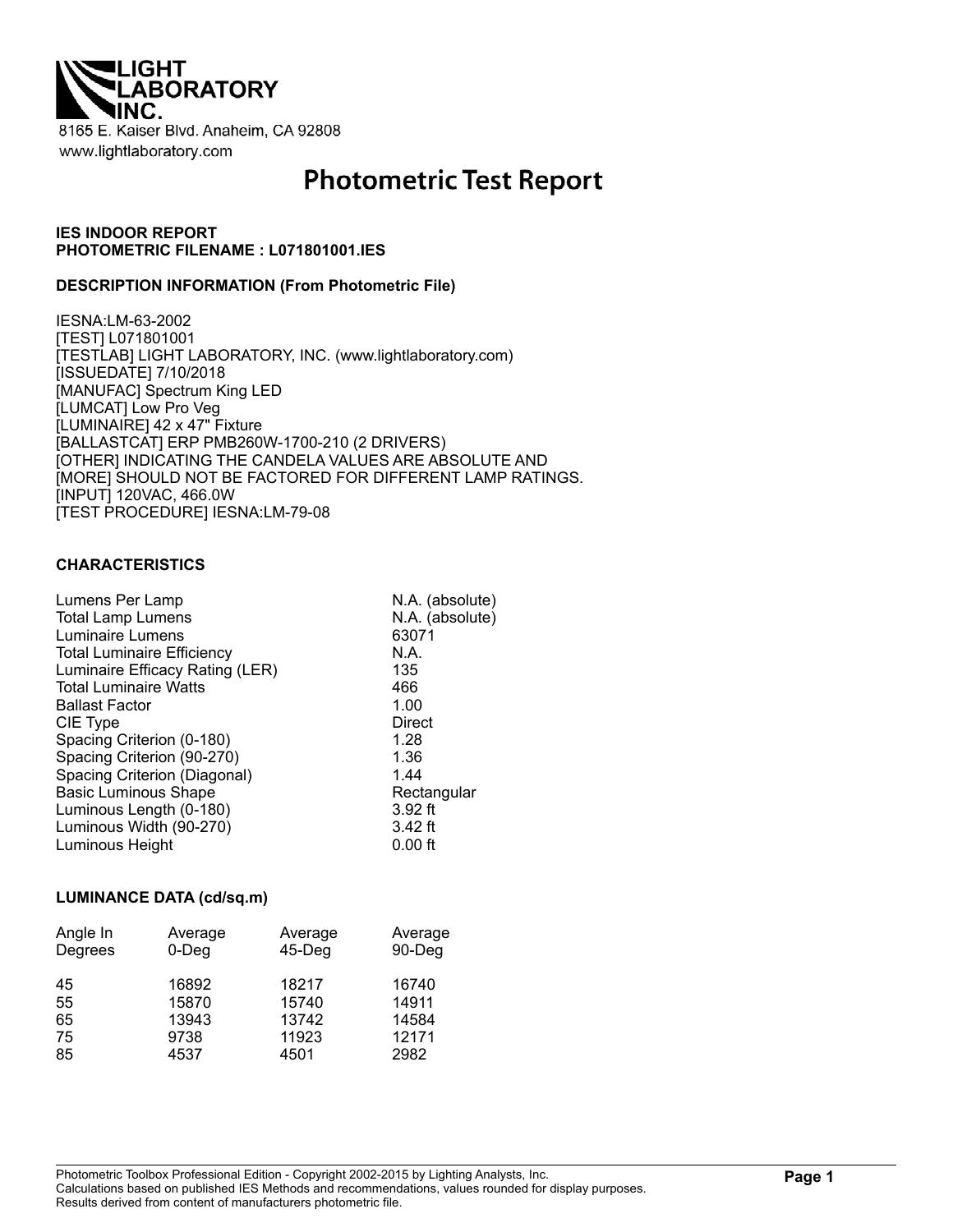## **CANDELA TABULATION**

|                        | $\underline{\mathbf{0}}$ | $\overline{5}$           | 10       | 15       | 20       | 25       | 30                 | 35       | 40       | 45    |
|------------------------|--------------------------|--------------------------|----------|----------|----------|----------|--------------------|----------|----------|-------|
| $\pmb{0}$              | 21870                    | 21870                    | 21870    | 21870    | 21870    | 21870    | 21870              | 21870    | 21870    | 21870 |
| 5                      | 21785                    | 21811                    | 21796    | 21806    | 21795    | 21789    | 21788              | 21787    | 21793    | 21776 |
| 10                     | 21523                    | 21535                    | 21533    | 21534    | 21554    | 21556    | 21548              | 21555    | 21497    | 21539 |
| 15                     | 21121                    | 21049                    | 21116    | 21098    | 21113    | 21116    | 21113              | 21122    | 21142    | 21163 |
| 20                     | 20539                    | 20496                    | 20516    | 20519    | 20557    | 20580    | 20608              | 20664    | 20684    | 20709 |
| 25                     | 19756                    | 19763                    | 19805    | 19780    | 19830    | 19870    | 19927              | 20004    | 20041    | 20104 |
| 30                     | 18797                    | 18782                    | 18818    | 18832    | 18907    | 18977    | 19059              | 19152    | 19209    | 19294 |
| 35                     | 17735                    | 17695                    | 17726    | 17805    | 17867    | 17985    | 18093              | 18217    | 18365    | 18541 |
| 40                     | 16443                    | 16423                    | 16472    | 16539    | 16682    | 16818    | 16976              | 17204    | 17397    | 17545 |
| 45                     | 14891                    | 14918                    | 14959    | 15066    | 15243    | 15418    | 15686              | 15913    | 16057    | 16059 |
| 50                     | 13194                    | 13230                    | 13273    | 13478    | 13662    | 13944    | 14203              | 14266    | 14178    | 13906 |
| 55                     | 11348                    | 11400                    | 11502    | 11751    | 11996    | 12294    | 12324              | 12091    | 11678    | 11255 |
| 60                     | 9557                     | 9599                     | 9800     | 10061    | 10356    | 10415    | 10131              | 9678     | 9285     | 9078  |
| 65                     | 7346                     | 7416                     | 7679     | 7966     | 8050     | 7746     | 7328               | 7100     | 7105     | 7240  |
| 70                     | 5193                     | 5272                     | 5501     | 5588     | 5345     | 5087     | 5094               | 5296     | 5502     | 5635  |
| 75                     | 3142                     | 3227                     | 3305     | 3190     | 3138     | 3337     | 3569               | 3705     | 3790     | 3847  |
| 80                     | 1491                     | 1518                     | 1557     | 1670     | 1853     | 2006     | 2115               | 2167     | 2199     | 2219  |
| 85                     | 493                      | 548                      | 663      | 782      | 850      | 880      | 859                | 770      | 617      | 489   |
| 90                     | 0                        | 0                        | 0        | 0        | 0        | 0        | $\mathbf 0$        | 0        | 0        | 0     |
|                        |                          |                          |          |          |          |          |                    |          |          |       |
| Vert.<br><b>Angles</b> |                          | <b>Horizontal Angles</b> |          |          |          |          |                    |          |          |       |
|                        | 50                       | 55                       | 60       | 65       | 70       | 75       | 80                 | 85       | 90       |       |
| $\pmb{0}$              | 21870                    | 21870                    | 21870    | 21870    | 21870    | 21870    | 21870              | 21870    | 21870    |       |
| 5                      | 21779                    | 21773                    | 21765    | 21793    | 21796    | 21806    | 21831              | 21910    | 21890    |       |
| 10                     | 21558                    | 21546                    | 21562    | 21581    | 21586    | 21625    | 21624              | 21605    | 21671    |       |
| 15                     | 21173                    | 21217                    | 21238    | 21225    | 21259    | 21288    | 21271              | 21317    | 21332    |       |
| 20                     | 20740                    | 20793                    | 20822    | 20828    | 20877    | 20887    | 20909              | 20933    | 20931    |       |
| 25                     |                          |                          |          |          |          |          |                    |          |          |       |
|                        |                          |                          |          |          |          |          |                    |          |          |       |
|                        | 20159                    | 20205                    | 20239    | 20321    | 20395    | 20443    | 20444              | 20513    | 20484    |       |
| 30                     | 19403                    | 19584                    | 19676    | 19749    | 19808    | 19847    | 19863              | 19884    | 19928    |       |
| 35                     | 18670                    | 18806                    | 18892    | 18931    | 18941    | 18920    | 18938              | 18885    | 18911    |       |
| 40                     | 17621                    | 17642                    | 17616    | 17563    | 17439    | 17350    | 17295              | 17247    | 17220    |       |
| 45                     | 15954                    | 15779                    | 15591    | 15333    | 15100    | 14935    | 14846              | 14768    | 14757    |       |
| 50                     | 13556                    | 13197                    | 12961    | 12768    | 12577    | 12477    | 12413              | 12406    | 12375    |       |
| 55                     | 10959                    | 10739                    | 10674    | 10648    | 10637    | 10656    | 10659              | 10705    | 10662    |       |
| 60                     | 9043                     | 9092                     | 9157     | 9224     | 9294     | 9347     | 9354               | 9358     | 9356     |       |
| 65                     | 7397                     | 7519                     | 7587     | 7646     | 7692     | 7688     | 7690               | 7682     | 7684     |       |
| 70                     | 5713                     | 5768                     | 5783     | 5785     | 5817     | 5815     | 5815               | 5810     | 5807     |       |
| 75                     | 3908                     | 3923                     | 3940     | 3927     | 3929     | 3939     | 3946               | 3933     | 3927     |       |
| 80                     | 2244                     | 2255                     | 2250     | 2234     | 2231     | 2229     | 2228               | 2222     | 2218     |       |
| 85<br>90               | 408<br>0                 | 364<br>0                 | 342<br>0 | 333<br>0 | 329<br>0 | 327<br>0 | 325<br>$\mathbf 0$ | 324<br>0 | 324<br>0 |       |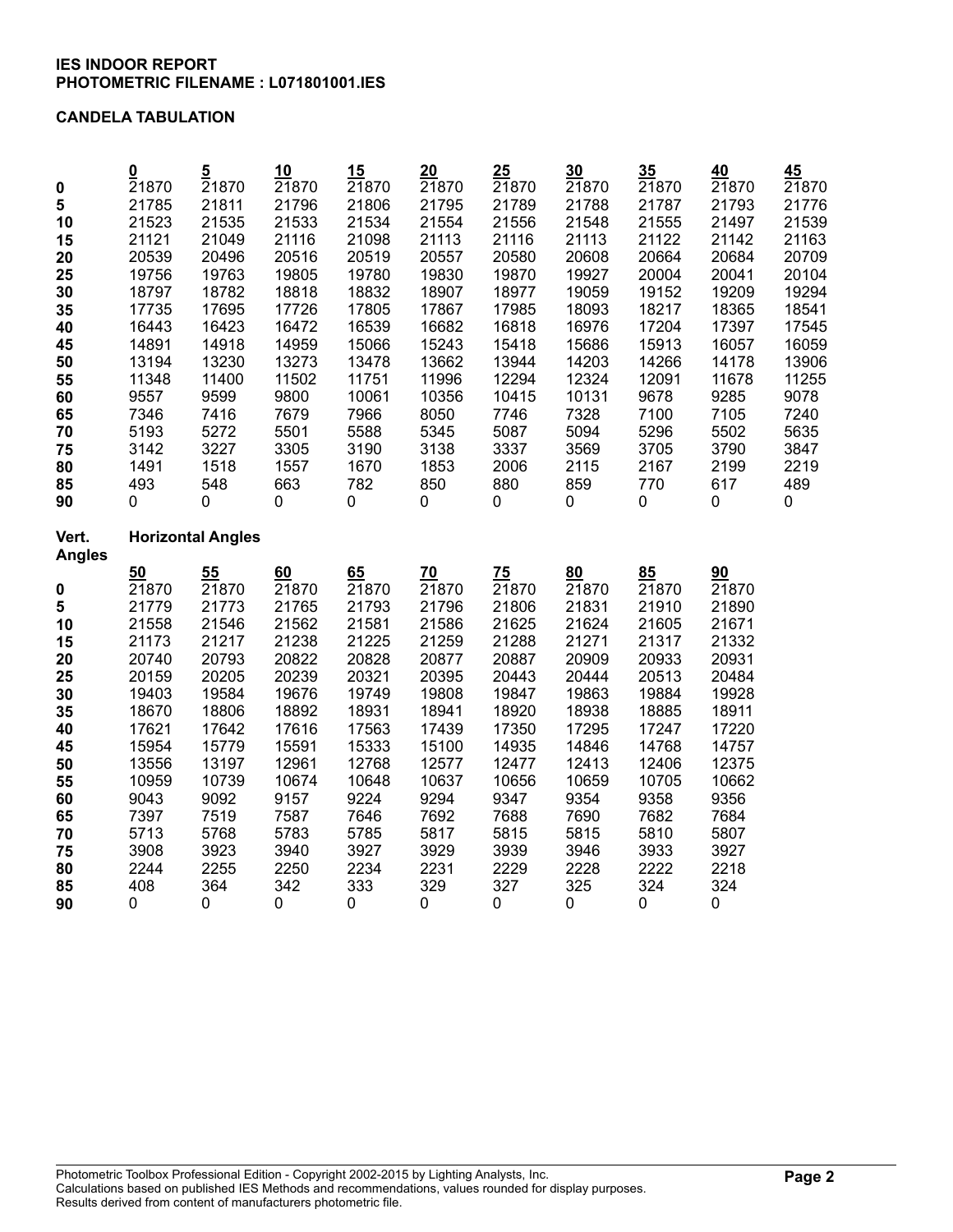## **ZONAL LUMEN SUMMARY**

| Zone      | Lumens   | %Lamp | %Fixt  |
|-----------|----------|-------|--------|
| $0 - 20$  | 8061.6   | N.A.  | 12.80  |
| $0 - 30$  | 17336.13 | N.A.  | 27.50  |
| $0 - 40$  | 28832.18 | N.A.  | 45.70  |
| $0 - 60$  | 50794.4  | N.A.  | 80.50  |
| $0 - 80$  | 62220.14 | N.A.  | 98.70  |
| $0 - 90$  | 63070.98 | N.A.  | 100.00 |
| 10-90     | 60997.6  | N.A.  | 96.70  |
| 20-40     | 20770.58 | N.A.  | 32.90  |
| 20-50     | 32578.82 | N.A.  | 51.70  |
| 40-70     | 29441.15 | N.A.  | 46.70  |
| 60-80     | 11425.75 | N.A.  | 18.10  |
| 70-80     | 3946.81  | N.A.  | 6.30   |
| 80-90     | 850.83   | N.A.  | 1.30   |
| 90-110    | 0.00     | N.A.  | 0.00   |
| 90-120    | 0.00     | N.A.  | 0.00   |
| 90-130    | 0.00     | N.A.  | 0.00   |
| 90-150    | 0.00     | N.A.  | 0.00   |
| 90-180    | 0.00     | N.A.  | 0.00   |
| 110-180   | 0.00     | N.A.  | 0.00   |
| $0 - 180$ | 63070.98 | N.A.  | 100.00 |

Total Luminaire Efficiency = N.A.%

#### **ZONAL LUMEN SUMMARY**

| Zone    | Lumens   |
|---------|----------|
| 0-10    | 2073.38  |
| 10-20   | 5988.22  |
| 20-30   | 9274.53  |
| 30-40   | 11496.05 |
| 40-50   | 11808.24 |
| 50-60   | 10153.98 |
| 60-70   | 7478.94  |
| 70-80   | 3946.82  |
| 80-90   | 850.83   |
| 90-100  | 0.00     |
| 100-110 | 0.00     |
| 110-120 | 0.00     |
| 120-130 | 0.00     |
| 130-140 | 0.00     |
| 140-150 | 0.00     |
| 150-160 | 0.00     |
| 160-170 | 0.00     |
| 170-180 | 0.00     |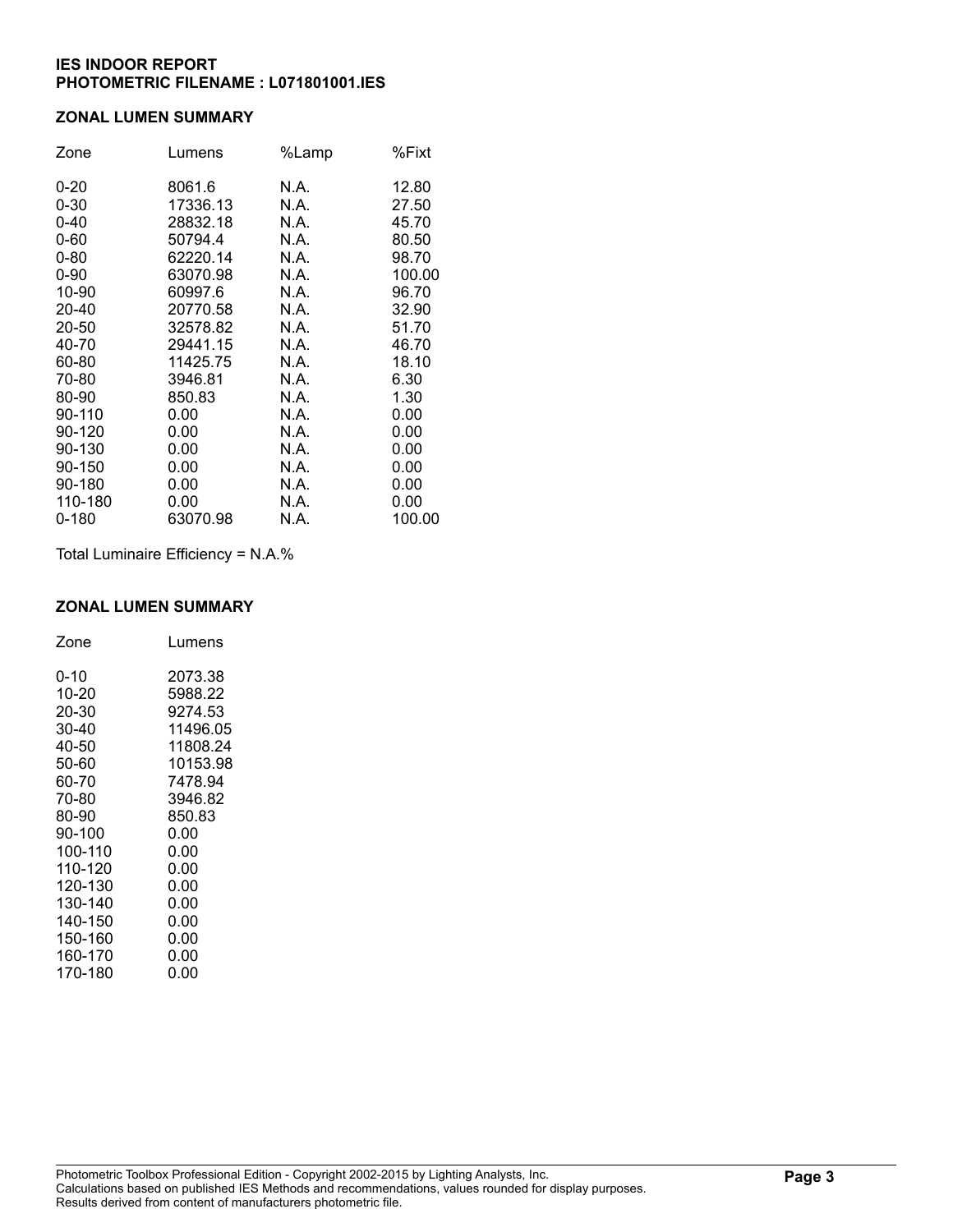## **COEFFICIENTS OF UTILIZATION - ZONAL CAVITY METHOD**

Effective Floor Cavity Reflectance 0.20

| <b>RC</b>      | 80<br>70.       | 70<br>70.       | 50           | 30           | 10           | 0   |
|----------------|-----------------|-----------------|--------------|--------------|--------------|-----|
| <b>RW</b>      | 50 30 10        | 50 30 10        | 50 30 10     | 50 30<br>10  | 50 30<br>-10 | 0   |
| $\Omega$       | 119 119 119 119 | 116 116 116 116 | 111 111 111  | 106 106 106  | 102102102    | 100 |
| 1              | 10910410096     | 10610298 95     | 98 95 92     | 94 91 89     | 90 88 86     | 84  |
| $\overline{2}$ | 99 91 84 79     | 97 89 83 78     | 86 81<br>-76 | 82 78 74     | 79 76 73     | 70  |
| 3              | 91 80 72 66     | 88 79 71 65     | 76.69<br>-64 | 73 67 63     | 70 66 62     | 59  |
| 4              | 83 71 62 56     | 81 70 62 55     | 67 60 54     | 65 59 54     | 63 57 53     | 51  |
| 5              | 76 63 54 48     | 74 62 54 48     | 60 53 47     | 58 52 47     | 56 51<br>46  | 44  |
| 6              | 70 57 48 42     | 68 56 48 42     | 54 47 41     | 53 46 41     | 51 45 40     | 38  |
| $\overline{7}$ | 65 52 43 37     | 63 51 43 37     | 49 42 36     | 48 41 36     | 47 40 36     | 34  |
| 8              | 47 39 33<br>61. | 59 46 38 33     | 45 38 32     | 44 37<br>-32 | 43 37 32     | 30  |
| 9              | 57 43 35 29     | 55 43 35 29     | 41 34 29     | 40 34 29     | 39 33 29     | 27  |
| 10             | 53 40 32 27     | 52 39 32 27     | 38 31 26     | 37 31 26     | 37 31 26     | 25  |